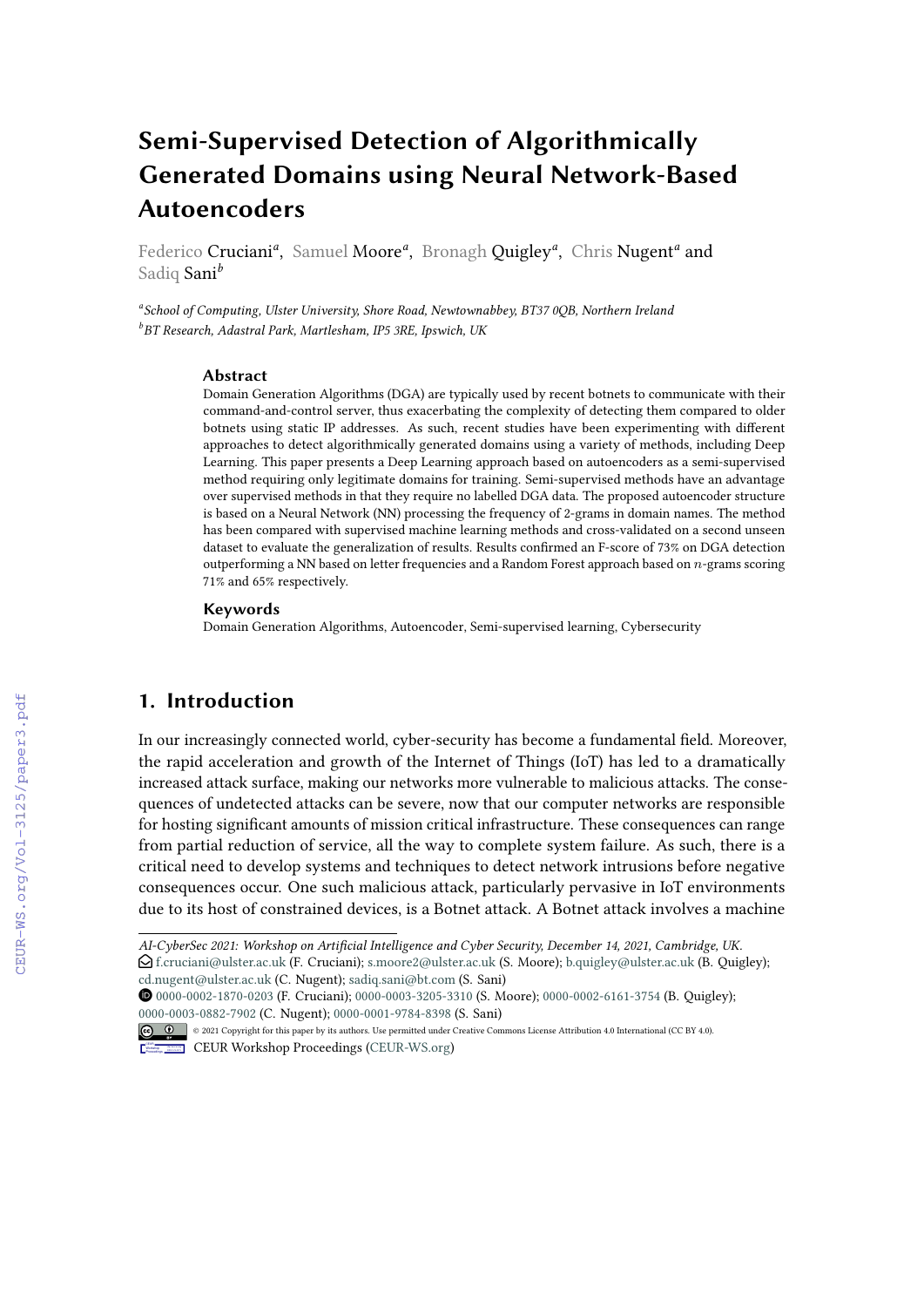infected with malware seeking to establish communication with a Command and Control (C&C) server. This C&C machine will then deliver instructions to the infected host in order to carry out actions such as retrieving unauthorized information from the victim's target network. In more extreme circumstances, Botnet attacks can even be used to infect large numbers of victim machines in order to instigate Distributed Denial of Service (DDoS) attacks. These DDoS attacks can bring down significant pieces of infrastructure, such as was the case when the Mirai Botnet attack brought down the internet connectivity for most of the East coast of the United States in 2016 [\[1\]](#page-7-0). Often, these botnet attacks use a Domain Generation Algorithm (DGA) to establish the communication between the victim machine and the C&C  $[2, 3]$  $[2, 3]$  $[2, 3]$ . Therefore, early detection of DGA activity in computer networks is a vital step in ensuring that our networks are safe from such attacks. A DGA is capable of generating a list of domains, using an algorithm which often uses a public seed, such as the weather forecast or the current date. This list of domains can then be registered by an attacker, allowing the infected machines to successfully resolve the Domain Name System (DNS) query on the target network. Through the resolution of this domain, the C&C machine is able to establish communication with the victim host, which is inside the target network. As such, preventing this domain registration from taking place, is a crucial area of interest for cyber security engineers. Naturally, the consequences of missing the detection of an Algorithmically Generated Domain (AGD) in a large network could be quite severe. Therefore, for any designed classification mechanism having a high recall on the AGDs is of great importance.

This research presents a Deep Learning (DL) approach to detect AGDs using Autoencoders (AEs). The contributions of this research are as follows; firstly, we propose a semi-supervised approach based on AEs for the design of a DGA detection system. Secondly, we propose the use of a thresholding method on the reconstruction error of the AE in order to trigger alerts while providing information on the confidence interval of the detection. Finally, our proposed model achieves a higher recall statistic than the baseline approach. The remainder of this paper is structured as follows. Section [2](#page-1-0) provides a concise overview of related work. Section [3](#page-2-0) provides details on the proposed method. The evaluation methodology is described in Section [4.](#page-5-0) Results and discussion are reported in sections [5](#page-5-1) and [6,](#page-6-0) respectively. Finally, Section [7](#page-7-3) draws the conclusion of the experiment while introducing future work.

### <span id="page-1-0"></span>**2. Related Work**

In recent years, an increasing number of studies have been undertaken to detect domain names produced by DGAs via different approaches. Authors in [\[4\]](#page-8-0) proposed an algorithm resilient to feature change that used 16 bit representation of domain names and used an AE to classify the domain using a Neural Network (NN) and Support Vector Machine (SVM). A work from [\[5\]](#page-8-1) focused on the detection and generation of DGA leveraging the concept of Generative Adversarial Networks (GANs). They used GANs to build a DL based DGA designed to intentionally bypass a DL based detector. Their results show that domains generated from GANs to bypass the GANs detector, also bypassed a Random Forest (RF) classifier. Another approach used to detect AGDs is through the use of  $n$ -grams, *i.e.* contiguous sequences of a *n* symbols from a given text. In the case of detecting AGDs,  $n$ -grams are typically used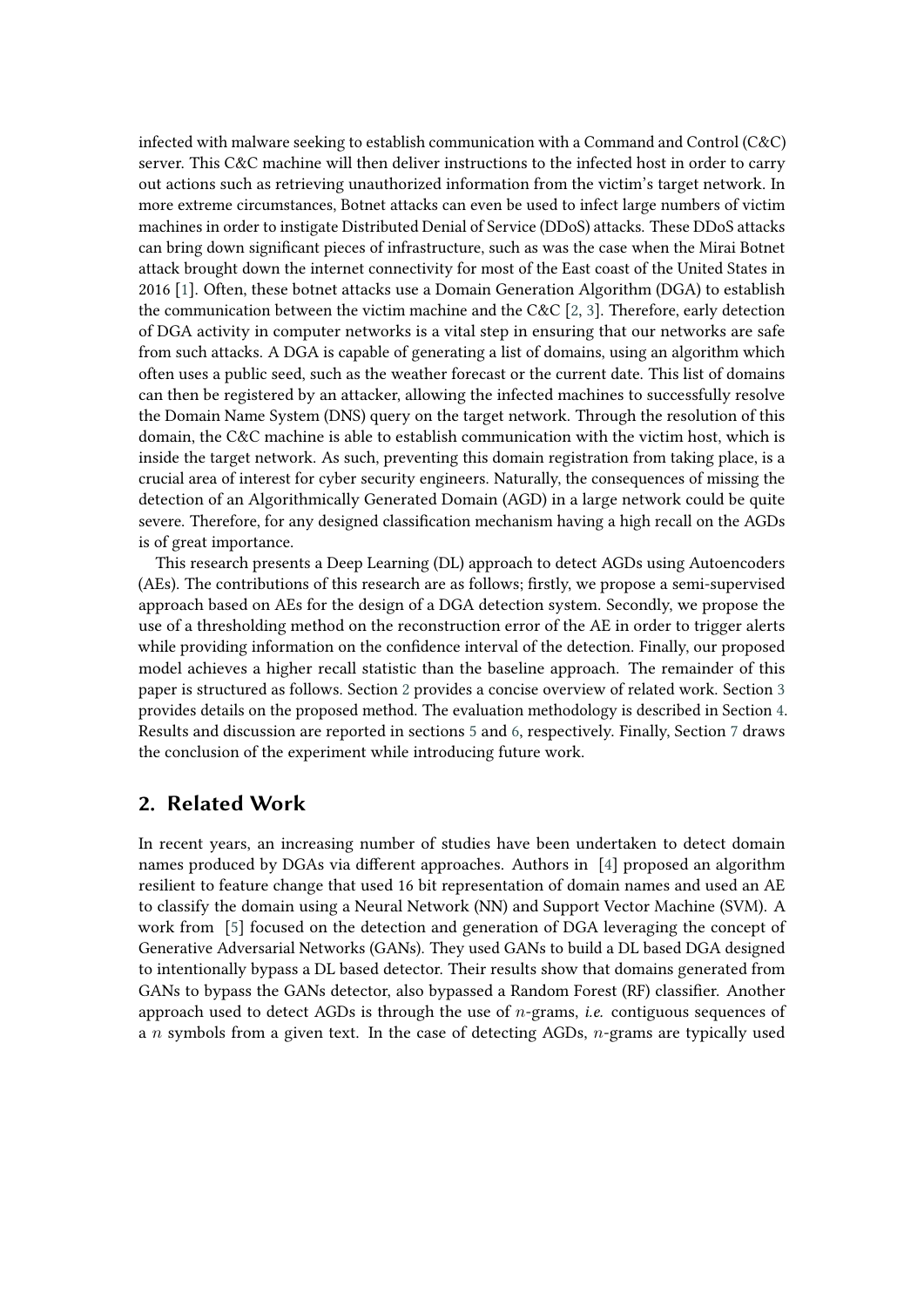to compare their frequency of occurrence with their normal distribution in known domains. Wang *et al.* in [\[6\]](#page-8-2) proposed a method to detect the use of AGDs based on visualization and  $n$ -grams methods. Xu *et al.* [\[7\]](#page-8-3) proposed a novel combined  $n$ -grams and Convolutional Neural Network (CNN) approach to DGA detection,  $n$ -gram Combined Character Based Domain Classification (n-CBDC). Results show an accuracy of 98.69% for detection of AGDs. Authors in [\[8\]](#page-8-4) used a supervised Machine Learning (ML) approach to detect DGA domain names. Their approach focuses on features which state the similarity between the 2-grams and 3-grams in a single unclassified domain name. Results show a good accuracy was achieved which outperformed some of the state-of-the-art featureless classification methods based on DL. In [\[9\]](#page-8-5), a RF approach and a combination of statistical features and  $n$ -gram based features were used for AGD for detection. Authors in [\[10\]](#page-8-6) proposed a ML model to detect the output of DGA. measuring the randomness in the characters of a domain name from the DNS request packet only. Results show their approach can effectively detect AGDs domain names by several malware types with an accuracy of 98%. Authors in [\[11\]](#page-8-7) propose a ML approach using clusters, to detect AGDs. A two-step approach is introduced, where the first step queries the automatically generated domains to detect a bot looking for the C&C Centre. The second step involves analysis of DNS requests resolved in the same time interval. This approach was evaluated in an experiment with an ad-hoc network with injected DGA, and later a Local Area Network (LAN) of a company. This approach successfully detected AGDs within the first experiment, and discovered an infected host within the network in the second experiment.

DL is a popular approach used to detect AGDs with a number of DL approaches described in the literature. A work by [\[12\]](#page-8-8) proposed a DL framework using Long Short-Term Memory (LSTM) to detect domain names generated using DGA. Binary classification was performed on benign and DGA names using two datasets, where the LSTM model results in 98.7% and 71.3%. The multiclass classification was performed using 20 DGA names and resulted in an accuracy of 68.3% and 67% on the same datasets. Authors in [\[13\]](#page-8-9) proposed two novel models based on CNN to detect real-time DGA use. They compared results against several Recurrent Neural Network (RNN) and CNN. Their comparison shows one of the proposed models performed as well as other established DL models in the literature. Amara *et al.* [\[14\]](#page-8-10) propose a CNN based architecture using a character level domain name encoding approach for detecting DGA generated domain names. Results show the approach successfully detected DGA generated domain names with an accuracy of 99.7% and 97.1% across two datasets and performed well when compared against other state of the art DL approaches. Based on the literature, lab based experiments that detect AGD achieve better results than that of real world experiments. Within real world DGA detection, the challenge of model generalization with real-world data still remains. As such, our experiments aimed at evaluating the generalization abilities of the proposed model with unseen data.

### <span id="page-2-0"></span>**3. Implementation**

The proposed solution is based on a deep AE [\[15\]](#page-8-11). As mentioned in Section [2,](#page-1-0) AEs are a particular type of NN having the output layer of the same size of the input layer and two symmetric sets of hidden layers: (i) an encoder connected to the input, followed by (ii) a decoder part preceding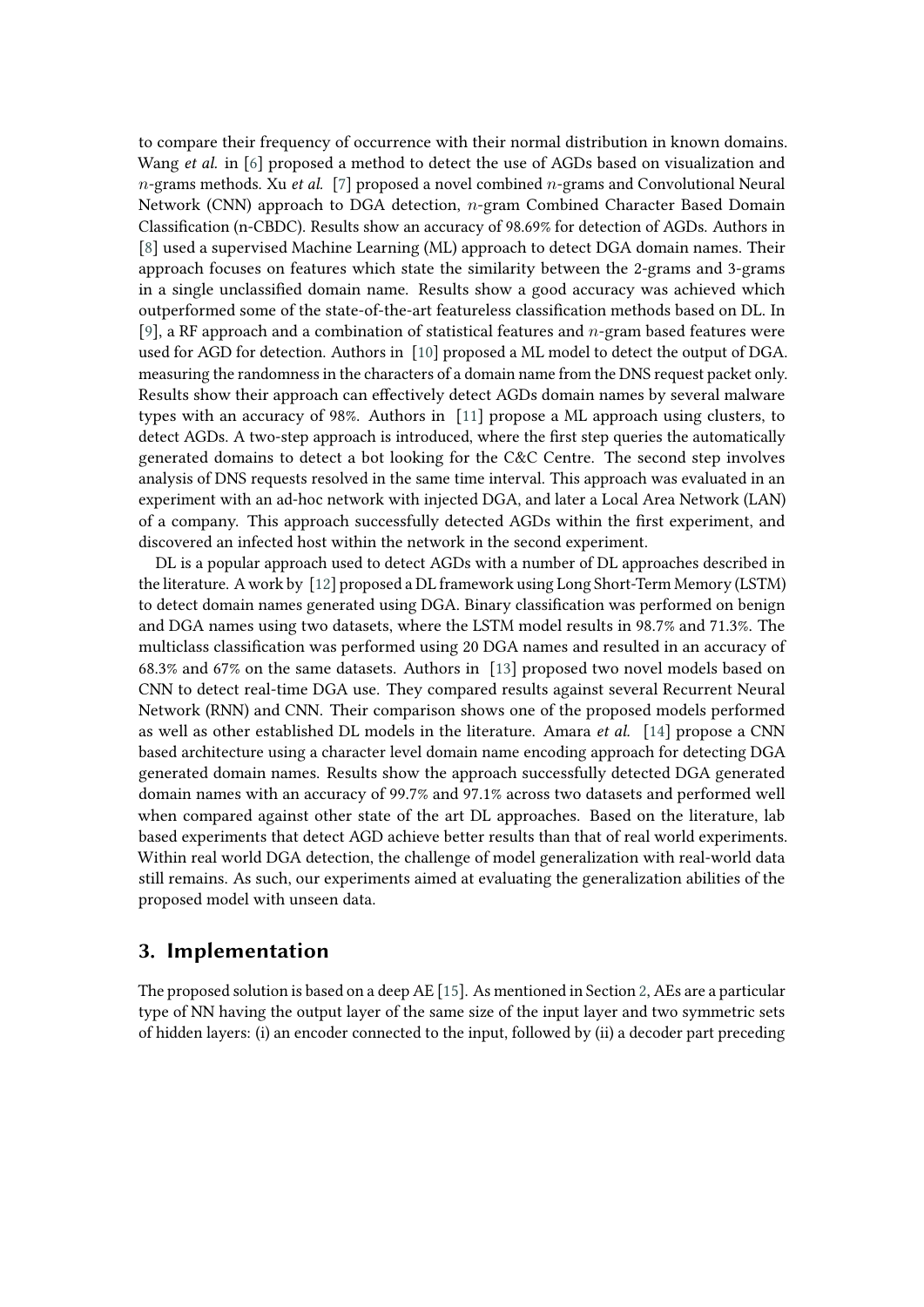the output layer. Originally introduced as a DL approach for dimensionality reduction [\[15\]](#page-8-11), the use of AEs has rapidly found an increasing number of applications, including machine translation [\[16\]](#page-8-12), and anomaly detection [\[17\]](#page-8-13). In our implementation, a NN AE was used in a similar fashion of the anomaly detection application. In such a case, the AE is trained to try and reconstruct a replica of the input data in the output layer, *i.e.* the AE is trained to implement a mapping function  $f : X \to X$  generating a replica  $\hat{x}$  of  $x$  with  $x, \hat{x} \in X$ :

$$
\hat{x} = f(x) = decoder(encoder(x))
$$

where  $X$  is the domain in which a domain name is represented. The training process of an AE therefore can be seen as an optimization problem having the goal of minimizing the difference between the input and its reconstructed replica [\[18\]](#page-8-14) as in Equation [1.](#page-3-0)

<span id="page-3-0"></span>
$$
\min_{f} ||x - f(x)|| \tag{1}
$$

As in the anomaly detection case, an AE trained on legitimate domain names can be expected to produce a higher reconstruction error  $x - \hat{x}$  for domains presenting different characteristics from the ones used in the training data. The Domain Alphabet  $DA$ , defined as the set of admissible characters in a domain name, includes all alphabet letters, numerical digits and a limited number of extra characters:

$$
DA = \{a, b, c, d, e, \dots y, z, 0, 1, 2, 3, 4, 5, 6, 7, 8, 9, \dots, -\}
$$

where letters are case insensitive ( $a == A$ ). The set of symbols composing the DA were used to define to different representation of domain names based on letter frequency and  $n$ -grams.

#### **3.1. Letter frequency**

Using the cardinality of the set of legitimate characters  $|DA| = 39$ , one of the simplest representations of a domain name is its representation in terms of the frequency of appearance of each symbol. In our implementation each domain name can be represented as a vector  $x \in \mathbb{R}^N$ , with N being  $N = |DA|$ 

$$
x = \frac{\begin{bmatrix} x_1 & x_2 & \dots & x_N \end{bmatrix}}{|D|}
$$

where  $x_i$  is the number of occurrences of the  $i-th$  character in  $DA$  normalized using the total number of characters  $|D|$  in a domain name D. In this simple representation, each domain name is mapped into a vector of 39 scalar values in  $[0, 1)$ . This approach, however, by only taking into account the number of occurrences of each character, can only learn the distribution of frequency of characters and does not maintain any notion related to the sequence of letters by their order of appearance. Such a feature space is therefore invariant to all the possible string permutations obtainable using the same set of characters, regardless of their order. This limitation, as briefly mentioned in Section [2,](#page-1-0) has been addressed by using different approaches: one attempting to learn legitimate sequences of characters as in the case of LSTM, or by using  $n$ -grams. In our implementation, the use of AEs applied to the frequency of  $n$ -grams was considered.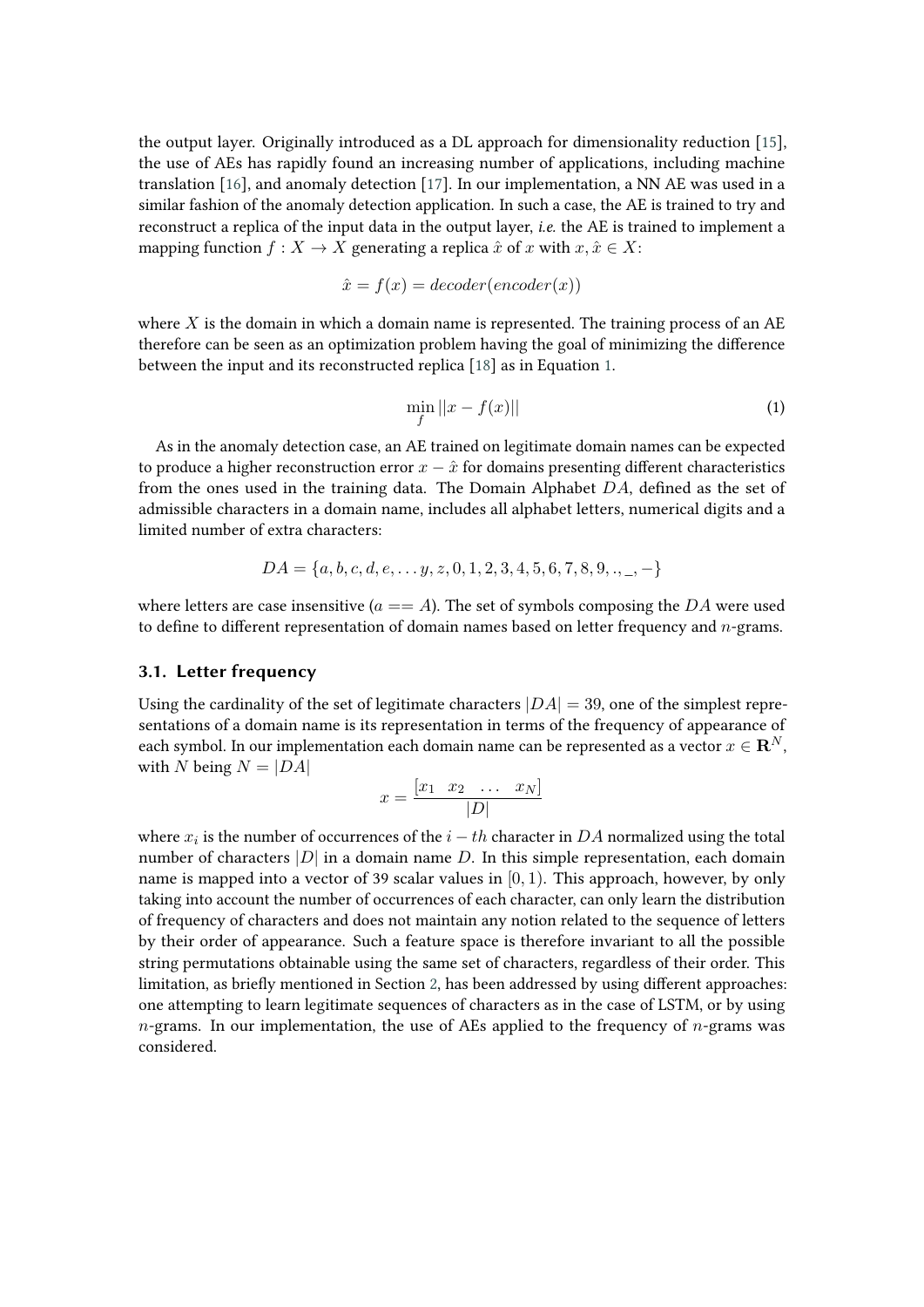<span id="page-4-0"></span>

**Figure 1:** Example of reconstruction of 2-grams sequence in a domain name.



**Figure 2:** MLP AE structure.

#### **3.2. Implementation based on 2-grams**

Trying to cope with the limitations of the letter frequency method an  $n$ -grams implementation has also been evaluated. In our experiment, the case of using 2-grams was considered, thus building an input domain in  $X={\bf R}^{N^2}.$  As illustrated in Fig. [1,](#page-4-0) the occurrence of 2-grams in the domain name is obtained with a sliding window approach reading the string from left to right with 50% overlap. As in the generic case of  $n$ -grams, even if not aiming at learning sequences of legitimate characters, the method preserves part of the order information in the sequence of obtained 2-grams, thus creating a different representation for strings containing the same set of symbols in different orders.

Other approaches, such as [\[9\]](#page-8-5), exclude the top level domain and any subdomains starting from the third level domain. In our implementation, for the pre-processing of domain names into vectors  $x \in \mathbf{R}^{N^2}$  the top three domain levels were considered.

#### <span id="page-4-1"></span>**3.3. The Autoencoder model**

The AE model was implemented using Keras [\[19\]](#page-8-15). The model consists of an encoder and a decoder block having 4 hidden layers each and an output layer having the same size as the input layer  $NxN = 1521$ .

The model was trained on the Majestic Million dataset with the goal of training the network to reconstruct most common characteristics on the 2-grams feature space for the top 1M legitimate domains. The training process was performed for 100 epochs using 20% domains as validation and with an update criterion saving models performing minimum loss on the validation set.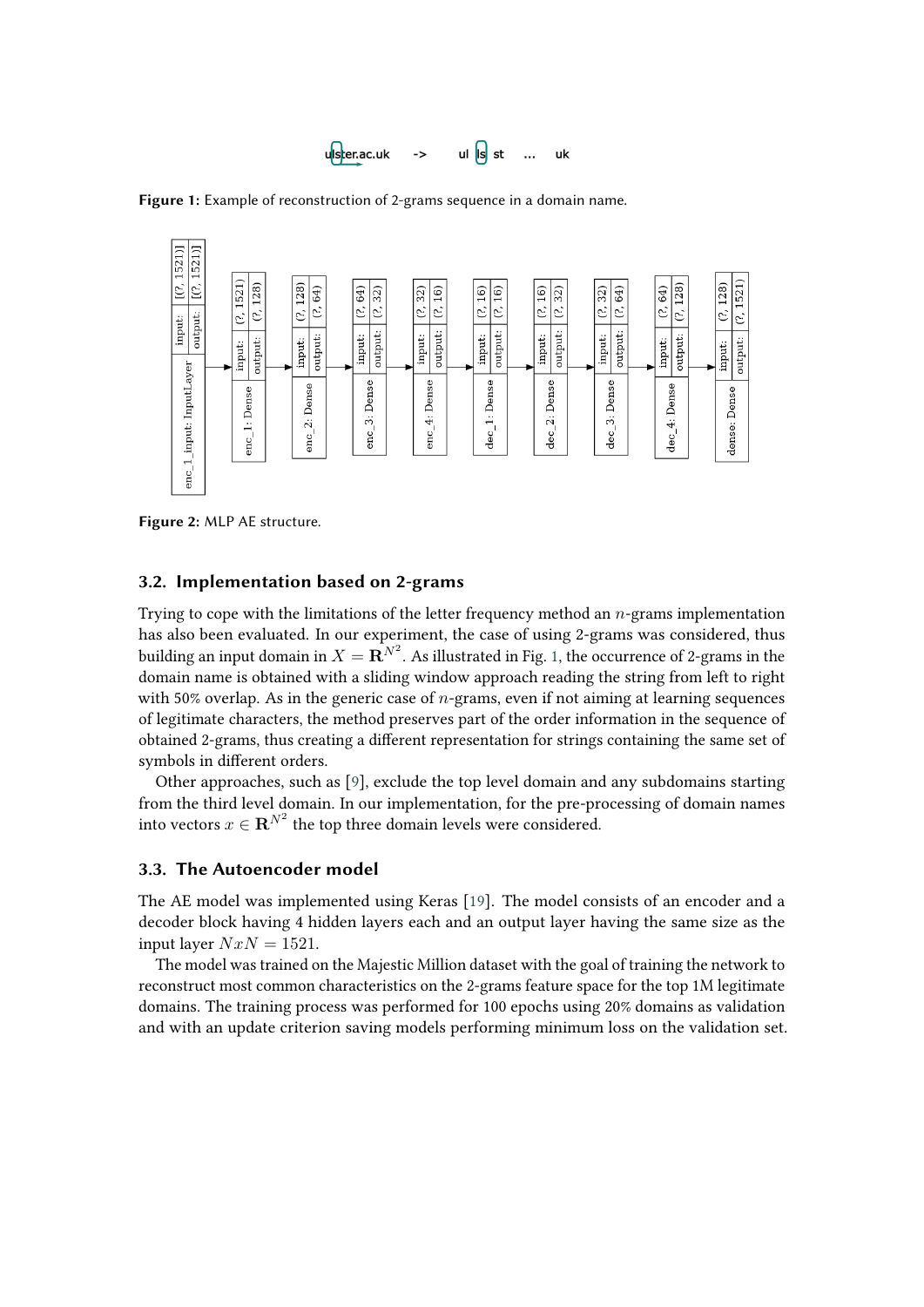<span id="page-5-2"></span>**Table 1** Evaluation Dataset

| Class      | <b>Bot</b> | Domain                           |
|------------|------------|----------------------------------|
| <b>DGA</b> | gozi       | mortiscontrastatim.com           |
| <b>DGA</b> | corebot    | cvyh1po636avyrsxebwbkn7.ddns.net |
| Legit      | Alexa      | plasticbags.sa.com               |
| Legit      | Alexa      | mzltrack.com                     |
|            |            |                                  |

The threshold value for detecting a suspected AGD was set as  $\mu + \sigma$  with  $\mu$  and  $\sigma$  being the mean and the standard deviation of the loss on the training set calculated as  $\mathbf{L} = ||x - \hat{x}||$ .

## <span id="page-5-0"></span>**4. Evaluation Methodology**

The experiment explored the use of an Multilayer perceptron (MLP) AE for DGA detection, comparing the proposed approach with a RF approach [\[9\]](#page-8-5), and the same AE structure using the simplified input feature space built using letter frequency. In [\[9\]](#page-8-5), the length of the domain being examined and its entropy were used as statistical features together with two sets of  $n$ -grams features, the first being based on similarity between the distribution of  $n$ -grams in the Alexa top 1 million websites, and the second based on occurrence of  $n$ -grams in a list of common words. All methods were compared using an *unseen* dataset [\[8\]](#page-8-4) including legit domains and AGDs generated by 25 DGA families. An illustratory fragment of the evaluation dataset [\[20\]](#page-8-16) is reported in Table [1.](#page-5-2)

The evaluation dataset contains more than 600.000 domains, with approximately 50% of those being legitimate domains and the other 50% consisting in DGA generated by 25 bots for approximately 13.000 samples each. Cross-validation on the same unseen dataset allows the generalization abilities of the models to be assessed in working-like conditions, simulating their use on real-world data.

### <span id="page-5-1"></span>**5. Results**

Table [2](#page-6-1) reports results obtained using the RF approach [\[9\]](#page-8-5), exhibiting a high recall for legitimate domains and high precision for DGA 93%, for which, however, the recall was observed to be 50%. Table [3](#page-6-2) reports results obtained using the proposed AE on the simple representation based on letter frequency. This model showed significantly higher recall on DGA (80%), however, at the expense of lower recall (56%) on legitimate domains. The use of 2-grams in the proposed model has been observed to further improve results using the AE approach, with the highest recall on DGA obtained with the highest precision on legitimate domains (75%), as reported in Table [4.](#page-6-3)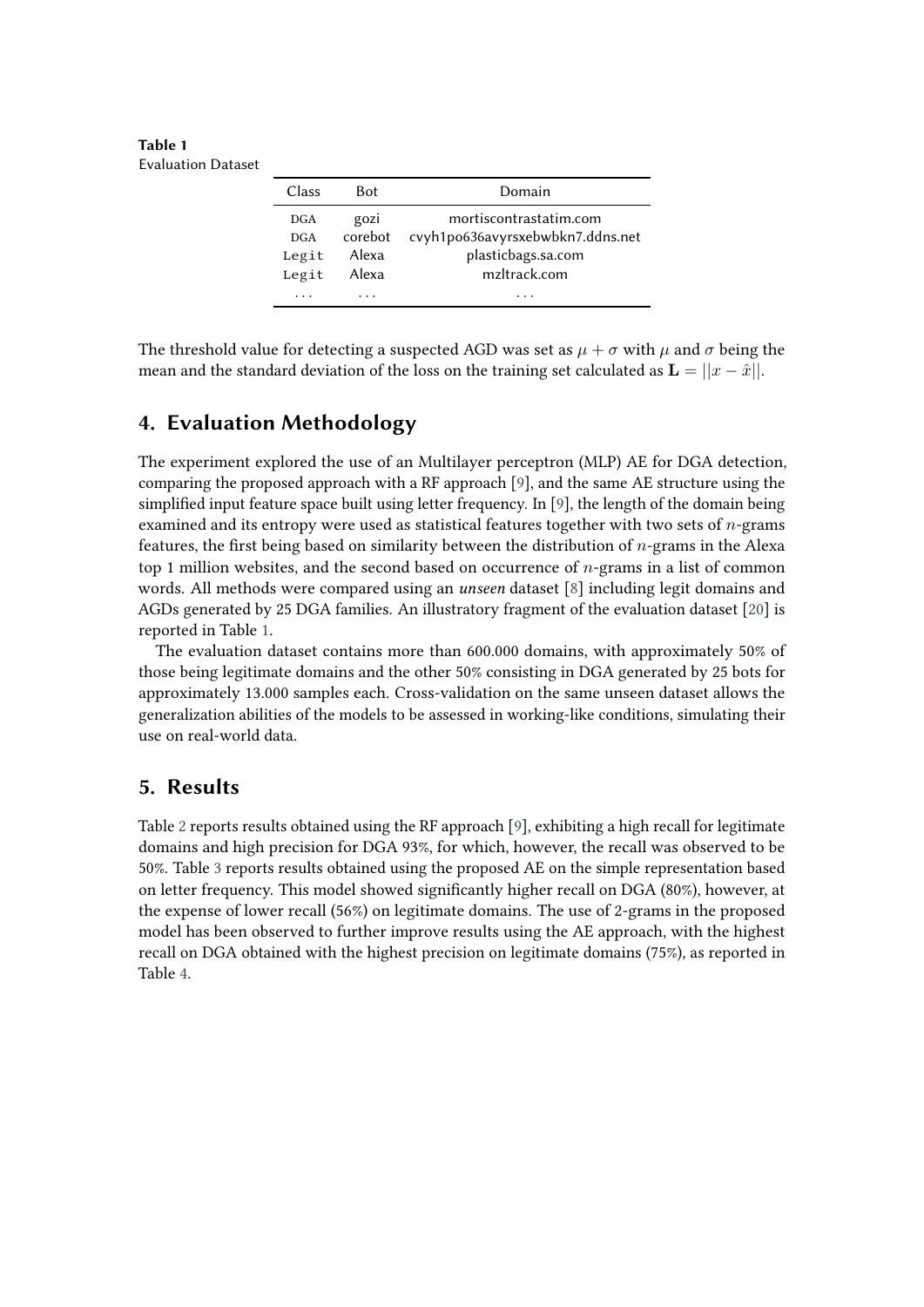#### <span id="page-6-1"></span>**Table 2**

Classification Report 3-grams RF

|               | Precision | Recall | F1-score | Support |
|---------------|-----------|--------|----------|---------|
| Legit         | 0.66      | 0.96   | 0.78     | 337398  |
| <b>DGA</b>    | 0.93      | 0.50   | 0.65     | 337500  |
| Macro-average | 0.80      | 0.73   | 0.72     | 674898  |

#### <span id="page-6-2"></span>**Table 3**

Classification Report letter frequency MLP-AE

|               | Precision | Recall | F1-score | Support |
|---------------|-----------|--------|----------|---------|
| Legit         | 0.74      | 0.56   | 0.64     | 337398  |
| <b>DGA</b>    | 0.65      | 0.80   | 0.71     | 337500  |
| Macro-average | 0.69      | 0.68   | 0.68     | 674898  |

#### <span id="page-6-3"></span>**Table 4**

Classification Report 2-grams MLP-AE

|               | Precision |      | Recall F1-score | Support |
|---------------|-----------|------|-----------------|---------|
| Legit         | 0.75      | 0.61 | 0.68            | 337398  |
| <b>DGA</b>    | 0.67      | 0.80 | 0.73            | 337500  |
| Macro-average | 0.71      | 0.71 | 0.70            | 674898  |

### <span id="page-6-0"></span>**6. Discussion**

The results obtained confirmed the detection of AGDs is a challenging task due to the great variety of characteristics of an increasing number of bot families. Among them, surely, dictionary based DGAs, whose output inherently presents similar characteristics to the legitimate ones, pose the greatest obstacle. This overlap in the feature space between certain DGAs and legitimate ones affects generalization abilities of models when dealing with real-world data. This is particularly relevant when looking at the comparison of recall values of the legitimate and the DGA class. In particular, the RF based model [\[9\]](#page-8-5), despite having a high precision in detecting DGA (96%) produced a 50% recall, in contrast with a 96% recall on the legitimate class at the expense of a significantly lower precision on the legitimate class. The approach in [\[9\]](#page-8-5), therefore, was found to detect DGA with high precision but with most of dictionary-DGA being mislabeled as legitimate. The two AE-based approaches, on the other hand, outperformed the RF based model in detecting DGA, but at the expense of a higher number of false positives. The process of model selection, in this regard, depends on the goal of the final application that can change the perspective on the interpretation of obtained results. For our purposes, we prioritized the detection of a possible situation of risk over the generation of a false positive. As mentioned in Section [3.3,](#page-4-1) the proposed threshold was defined considering mean and standard deviation of the reconstruction error on the training dataset. Such an approach, by definition, will generate false positive detection of a DGA for legitimate domains in the tails of the distribution. Such an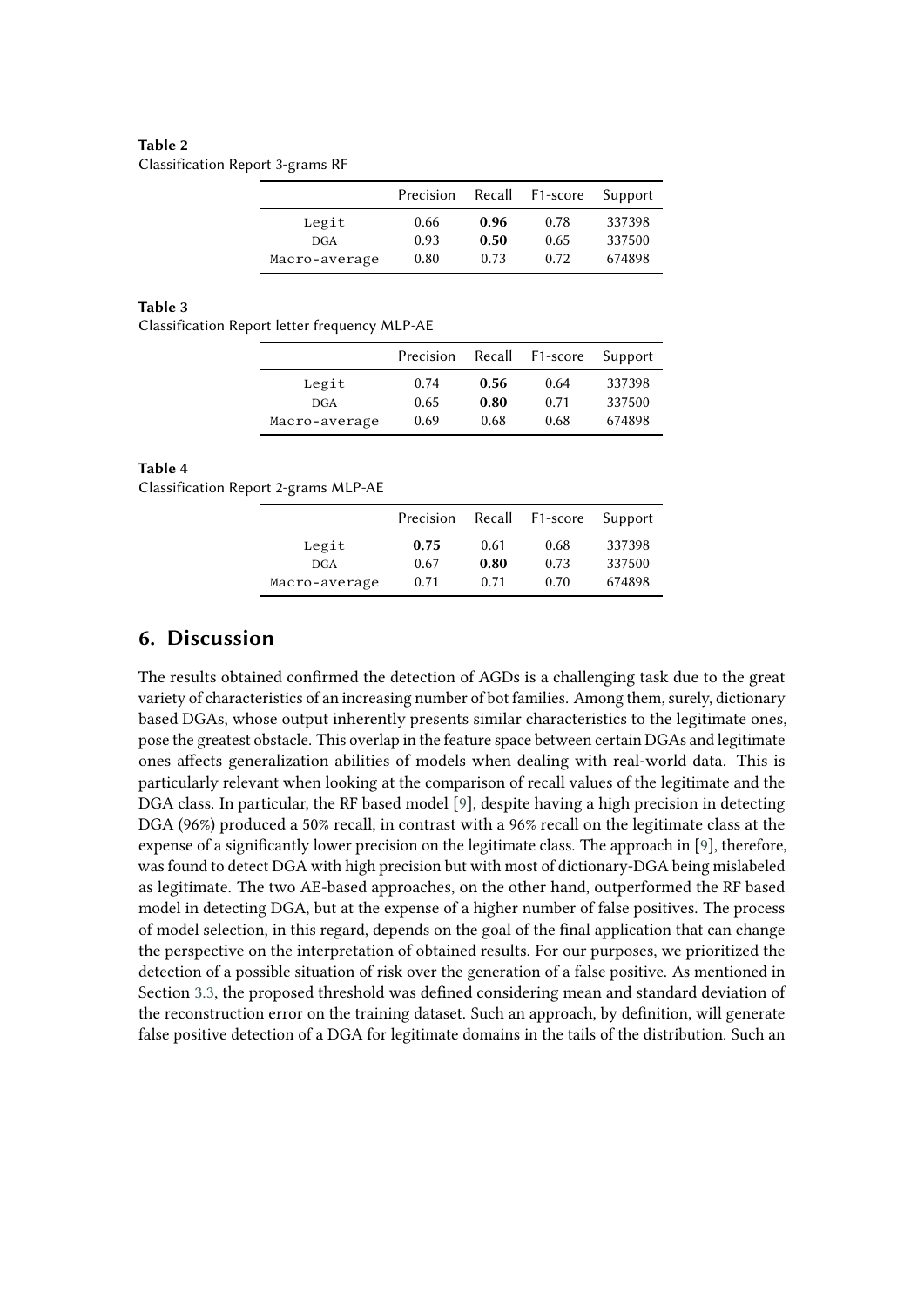approach also allows to define a scoring mechanism evaluating an increasing risk of based on confidence intervals, e.g. 95.45% when  $\mathbf{L} \leq \mu + 2\sigma$  and 99.73% with  $\mathbf{L} > \mu + 3\sigma$ .

# <span id="page-7-3"></span>**7. Conclusion**

This paper reported on an experiment evaluating the generalization abilities of AEs for DGA detection based on  $n$ -grams. The proposed method was cross-evaluated under realistic conditions and compared with a RF-based model and an AE with the same characteristics of the proposed model based on letter frequency. On the one hand, the experiment provided encouraging results highlighting the potentials of the proposed method. On the other hand, however, one of the limitations of the evaluation was that due to time-constraints a proper optimization of the AE model was not performed. Future work will involve further experiments in order to optimize the topology of the NN structure (number of layers and neurons), as well as other hyperparameters such as the number of epochs for training, the learning rate (which was left at default 0.01 for the experiment). Despite the lack of optimization in this regard, the proposed method was proven to generalize well on unseen data while preserving a trade-off between detection of AGDs and the precision in detecting legitimate domains. The experiment demonstrated that semi-supervised approaches can challenge supervised approaches and without the need of any labeled AGDs for training. This is a characteristic of major relevance considering the fact that new DGAs are always emerging, and fully supervised approach may struggle to detect new DGA types for which they have not been trained. Thus, an optimized semi-supervised approach has the potential of providing better generalization results when dealing with real-world unseen AGDs compared to a supervised approach relying on detecting learned features of a set of DGA families. Finally, the proposed method can be used not only to detect AGDs, however, also to provide a metric for assessing the confidence interval of detection with respect with the normal distribution of legitimate domains.

# **Acknowledgments**

This research is supported by the BTIIC (British Telecom Ireland Innovation Centre) project, funded by BT and Invest Northern Ireland.

## **References**

- <span id="page-7-0"></span>[1] M. Antonakakis, T. April, M. Bailey, M. Bernhard, E. Bursztein, J. Cochran, Z. Durumeric, J. A. Halderman, L. Invernizzi, M. Kallitsis, et al., Understanding the mirai botnet, in: 26th {USENIX} security symposium ({USENIX} Security 17), 2017, pp. 1093–1110.
- <span id="page-7-1"></span>[2] D. Plohmann, K. Yakdan, M. Klatt, J. Bader, E. Gerhards-Padilla, A comprehensive measurement study of domain generating malware, in: 25th {USENIX} Security Symposium ({USENIX} Security 16), 2016, pp. 263–278.
- <span id="page-7-2"></span>[3] R. Sivaguru, C. Choudhary, B. Yu, V. Tymchenko, A. Nascimento, M. De Cock, An evaluation of dga classifiers, in: 2018 IEEE International Conference on Big Data (Big Data), IEEE, 2018, pp. 5058–5067.